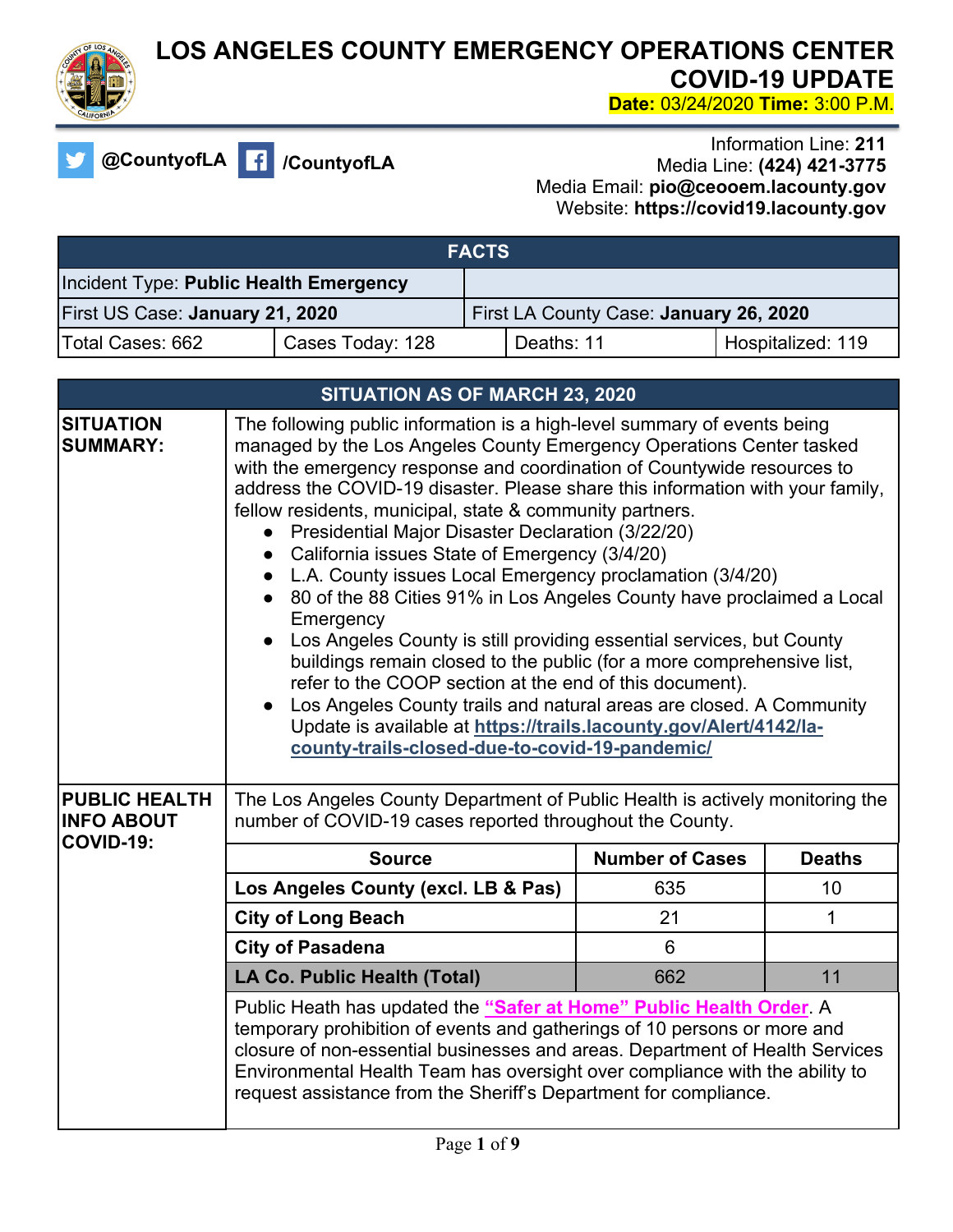|                                                                                               | Los Angeles County and City of Los Angeles have collaborated and secured<br>20,000 COVID-19 testing kits. 4,700 people have been tested for COVID-19.<br>Overall, 10% of people being tested are testing positive.<br>USNS Mercy hospital ship is scheduled to leave San Diego this morning and<br>will arrive at the Port of Los Angeles. The ship will treat non-COVID-19<br>patients. USNS Mercy has 1,000 beds available and more than 800 medical<br>workers will be on board to provide urgent care for adults. The USNS Mercy is                                                                                                                                                                                                                                                                                                                                                                                                                                                                                                                                                                                                                                                                                                                                                                                                                                                                                                                                                                                                                                                                          |
|-----------------------------------------------------------------------------------------------|------------------------------------------------------------------------------------------------------------------------------------------------------------------------------------------------------------------------------------------------------------------------------------------------------------------------------------------------------------------------------------------------------------------------------------------------------------------------------------------------------------------------------------------------------------------------------------------------------------------------------------------------------------------------------------------------------------------------------------------------------------------------------------------------------------------------------------------------------------------------------------------------------------------------------------------------------------------------------------------------------------------------------------------------------------------------------------------------------------------------------------------------------------------------------------------------------------------------------------------------------------------------------------------------------------------------------------------------------------------------------------------------------------------------------------------------------------------------------------------------------------------------------------------------------------------------------------------------------------------|
|                                                                                               | expected to be docked in Los Angeles until September 1, 2020.                                                                                                                                                                                                                                                                                                                                                                                                                                                                                                                                                                                                                                                                                                                                                                                                                                                                                                                                                                                                                                                                                                                                                                                                                                                                                                                                                                                                                                                                                                                                                    |
|                                                                                               | Additional things you can do to protect yourself, your family and your<br>community are on the Public Health website. For more information, please<br>visit: http://www.publichealth.lacounty.gov/media/Coronavirus/                                                                                                                                                                                                                                                                                                                                                                                                                                                                                                                                                                                                                                                                                                                                                                                                                                                                                                                                                                                                                                                                                                                                                                                                                                                                                                                                                                                             |
| <b>LOS ANGELES</b><br><b>COUNTY</b><br><b>EMERGENCY</b><br><b>OPERATIONS</b><br><b>CENTER</b> | <b>Logistics</b><br>Donations management unit currently evaluating private sector partners<br>$\bullet$<br>for donation requests. Currently coordinating with NGO to provide<br>storage space to address receiving donated items.<br>Is working to fulfill an increased number of resource requests for<br>$\bullet$<br>homeless shelters including 14,000 cot covers, 18,000 blankets, and<br>98,000 towels<br>The County Hall of Records is now being utilized as an extension of the<br>$\bullet$<br>CEOC in order for personnel to practice safe social distancing<br><b>Planning</b><br>Working with logistics to track inventory and resources requests<br><b>Finance and Recovery</b><br>Presidential Major Disaster Declaration for the State of California<br>approved on March 22, 2020. California is the third state to receive a<br>Major Disaster Declaration behind New York and Washington. With this<br>an expanded federal assistance may be available.<br><b>Information</b><br>Developed press release regarding cyber security and avoiding scams<br>Activated digital billboards showcasing "Safer At Home" public<br>messaging in English and Spanish<br>Completed FAQs for Sheraton and Pomona medical sheltering<br>translated to Spanish, Mandarin<br>Sign up for GovDelivery distribution list here: https://bit.ly/2QE6khO<br><b>Disability Access Functional Needs</b><br>Coordinating with JIC and ISD to provide closed captioning press<br>conferences on livestream broadcasts.<br>Working to create a link for People with Disabilities on the countywide<br>COVID-19 webpage. |
| COVID19-<br><b>RELATED</b><br><b>MEDICAL</b><br><b>SHELTERING</b><br><b>OPERATIONS</b>        | The County of Los Angeles is working on plans to secure additional quarantine<br>Medical Sheltering options. Transportation, food, laundry services and security<br>services are available at these sites.<br><b>Current quarantine Medical Sheltering:</b><br>Dockweiler RV Beach as 3/24: Service Capacity 25                                                                                                                                                                                                                                                                                                                                                                                                                                                                                                                                                                                                                                                                                                                                                                                                                                                                                                                                                                                                                                                                                                                                                                                                                                                                                                  |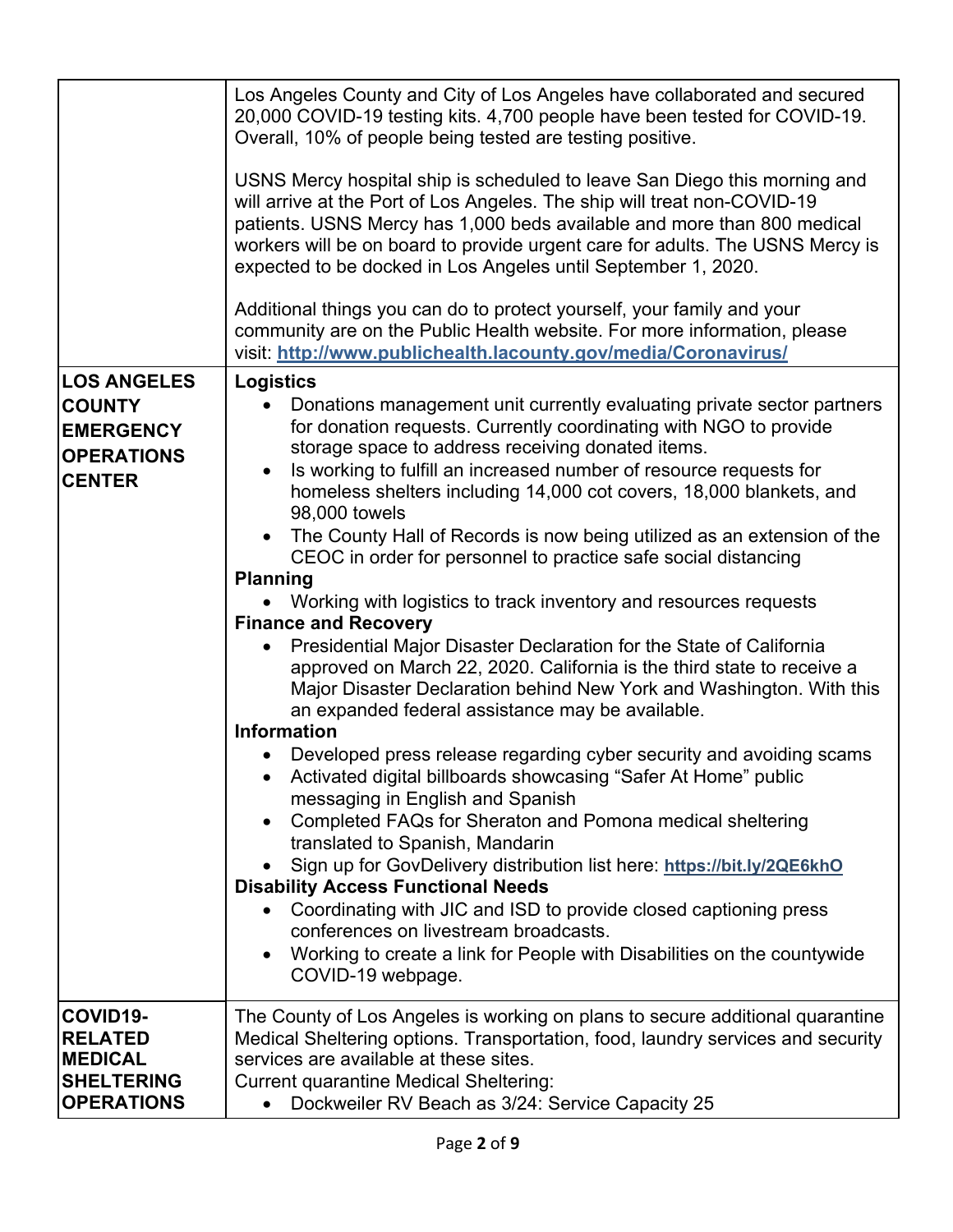|                                                              | Sheraton Fairplex as of 3/25: Service Capacity 100<br>Sherman Hotel as of 3/26 (tentatively): Service Capacity 70                                                                                                                                                                                                                                                                                                                                                                                                                                                                                                                         |
|--------------------------------------------------------------|-------------------------------------------------------------------------------------------------------------------------------------------------------------------------------------------------------------------------------------------------------------------------------------------------------------------------------------------------------------------------------------------------------------------------------------------------------------------------------------------------------------------------------------------------------------------------------------------------------------------------------------------|
| <b>HEALTHCARE</b><br><b>SYSTEM &amp;</b><br><b>SERVICES:</b> | The County healthcare system at present time is not experiencing a shortage<br>of hospital beds. There is, currently, no surge or demand for COVID-19 related<br>hospital care.<br>Private hospitals report 743 open beds and approximately 222 open ICU<br>beds with 100% of hospitals reporting.<br>Among 4 DHS hospitals, total of 1,410 beds; census is 936 (66%<br>occupancy), 474 open beds.<br>DHS ICU beds, total 171; census 109 (64% occupancy), total of 62 open<br>ICU beds.                                                                                                                                                  |
| <b>PERSONS</b><br><b>EXPERIENCING</b><br><b>HOMELESSNESS</b> | The Office of Emergency Management has designated LAHSA as the lead<br>agency for work relating to people experiencing homelessness. OEM did this to<br>ensure that LAHSA's expertise is captured in the day-to-day work and allows<br>LAHSA to play the central coordinating role across City and County agencies.<br>LAHSA's goal is to provide 2,000 shelter beds where persons exhibiting<br>COVID-19 symptoms can isolate safely. These include RVs provided by the<br>state and hotels provided by the County. Social Distancing in shelters<br>continues to be a priority.<br>For more information please visit https://lahsa.org/ |
| <b>SENIOR CARE:</b>                                          | County service remains available to senior residents across Los Angeles<br>County through existing services that seniors are already receiving. If you are<br>receiving senior services, those services will continue to be available. If you are<br>a senior who received communal meals at County senior centers, please notify<br>your center. The L.A. County Department of Workforce Development and<br>Aging will work with our community-based partners on meal delivery.<br>If you are not aware of who your meal provider is, you may call (800) 510-2020<br>for assistance. Visit: https://wdacs.lacounty.gov/                  |
| <b>SCHOOLS:</b>                                              | For additional information on LACOE's response to the COVID-19 emergency<br>please visit https://www.lacoe.edu/Home/Health-and-Safety/Coronavirus-<br><b>Resources</b><br>LAUSD and Verizon announced they have reached an agreement to provide<br>internet connectivity for all students who have none at home. This agreement is<br>a critical component in the districts plan for students to continue learning as<br>campuses remain closed in response to COVID-19. For more information visit<br>https://achieve.lausd.net/latestnews/                                                                                              |
| <b>PUBLIC SAFETY</b><br><b>INFORMATION:</b>                  | The Los Angeles County Sheriff's Department<br>is increasing patrol operations for high visibility areas in all 23 LASD<br>station jurisdictions including shopping centers, supermarkets, and<br>malls.<br>Malibu/Lost Hills Station has increased patrol by 5 patrol units to<br>$\bullet$                                                                                                                                                                                                                                                                                                                                              |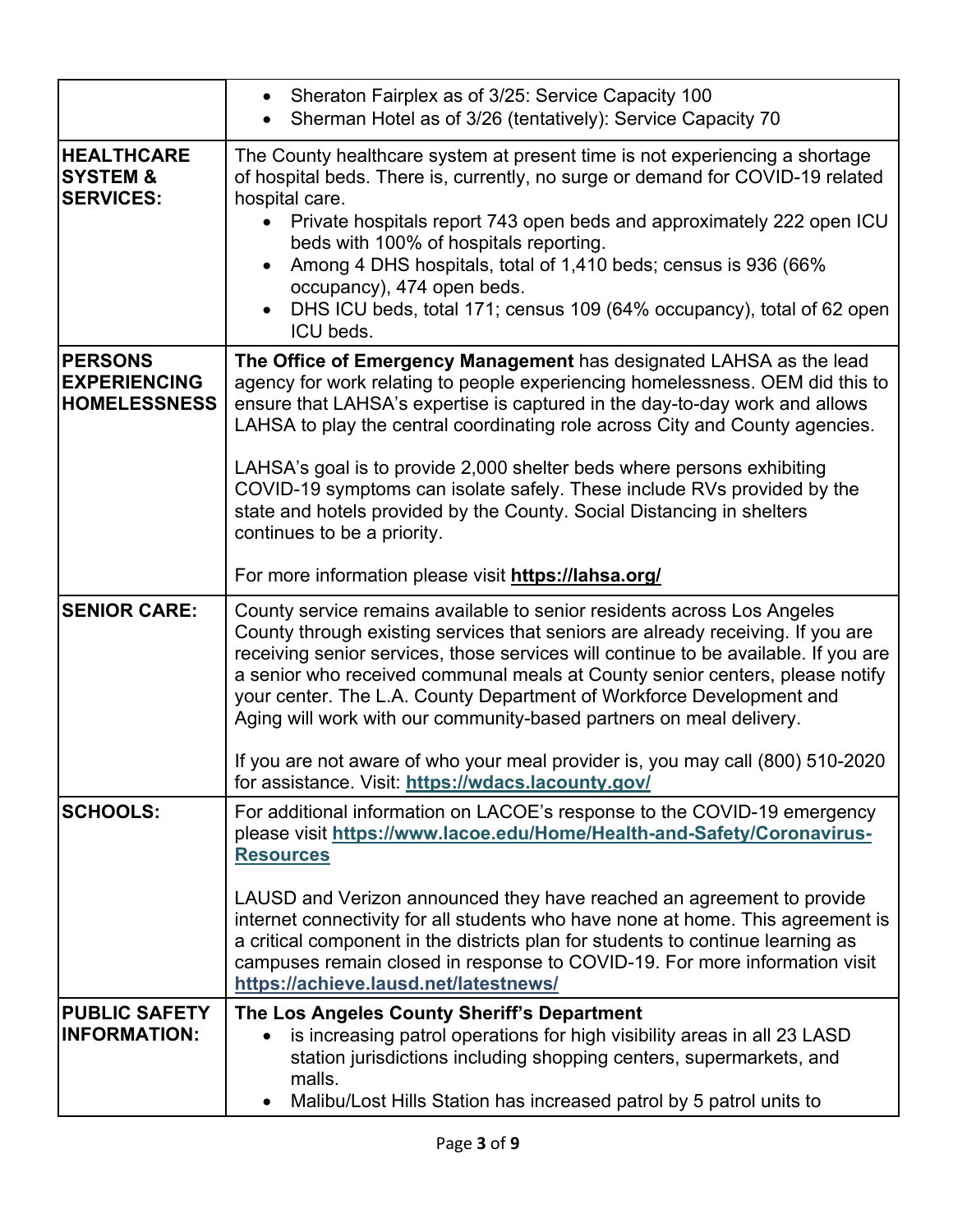|                                  | promote social distancing by closing local beach parking lots.<br>is conducting security sweeps of LA County Library locations open for<br>book drop offs<br>The LASD Mental Evaluation Team is fielding 34 teams (Deputy & Clinician)<br>and servicing all of Los Angeles County including Project Lifesaver<br>Deployments. They continue to support the goals of the Homeless Outreach<br>Teams and other requestors. The triage desk dispatch center has not been<br>impacted. Consultations continues 24/7 to determine Mental Evaluation Team<br>responses.                                                                                                                                                                                                                                                                                                                                                                                                                   |
|----------------------------------|-------------------------------------------------------------------------------------------------------------------------------------------------------------------------------------------------------------------------------------------------------------------------------------------------------------------------------------------------------------------------------------------------------------------------------------------------------------------------------------------------------------------------------------------------------------------------------------------------------------------------------------------------------------------------------------------------------------------------------------------------------------------------------------------------------------------------------------------------------------------------------------------------------------------------------------------------------------------------------------|
|                                  | The Los Angeles County Fire Department<br>is assisting in receiving and distributing medical supplies inbound from<br>$\bullet$<br>the state at the direction of the Department of Public Health. These<br>items include N95 masks, gloves, and goggles, for first responders and<br>medical personnel.<br>is supporting staffing needs at the County Emergency Operations Joint<br><b>Information Center</b><br>is assisting with staging operations at Dockweiler Beach<br>Medical Director Dr. Clayton Kazan has taken the lead on developing a<br>$\bullet$<br>testing plan for COVID-19. The multiple phase plan will be implemented<br>this week as access to testing becomes available.<br>The department is monitoring field personnel with Health Program<br>$\bullet$<br>Director to track staff health<br>50% of operations and administrative staff are teleworking<br>$\bullet$<br>The department is able to carry out all critical functions and normal<br>operations |
| <b>PUBLIC</b><br><b>SERVICES</b> | <b>Southern California Edison (SCE)</b><br>SCE is temporarily suspending disconnections for customers facing<br>$\bullet$<br>financial challenges including inability to pay their bills. SCE have<br>waived late payment charges.                                                                                                                                                                                                                                                                                                                                                                                                                                                                                                                                                                                                                                                                                                                                                  |
|                                  | Visit https://www.sce.com/safety/coronavirus for more.<br><b>Southern California Gas</b><br>Service Disconnects for residential customers who are having a hard<br>time paying their bills are temporarily suspended, even if customer<br>received an automated 48 hour shut off notice.<br>Visit https://socalgas.com/coronavirus for more.                                                                                                                                                                                                                                                                                                                                                                                                                                                                                                                                                                                                                                        |
|                                  | AT&T<br>AT&T is suspending broadband usage caps for home internet<br>customers. No overage fees will be charged for customers using more<br>data.<br>Public Wi-Fi hotspots will remain open<br>Internet access is available for qualifying limited-income households at<br>10\$/month through the AT&T Access program.<br>Late payment fees will be waived                                                                                                                                                                                                                                                                                                                                                                                                                                                                                                                                                                                                                          |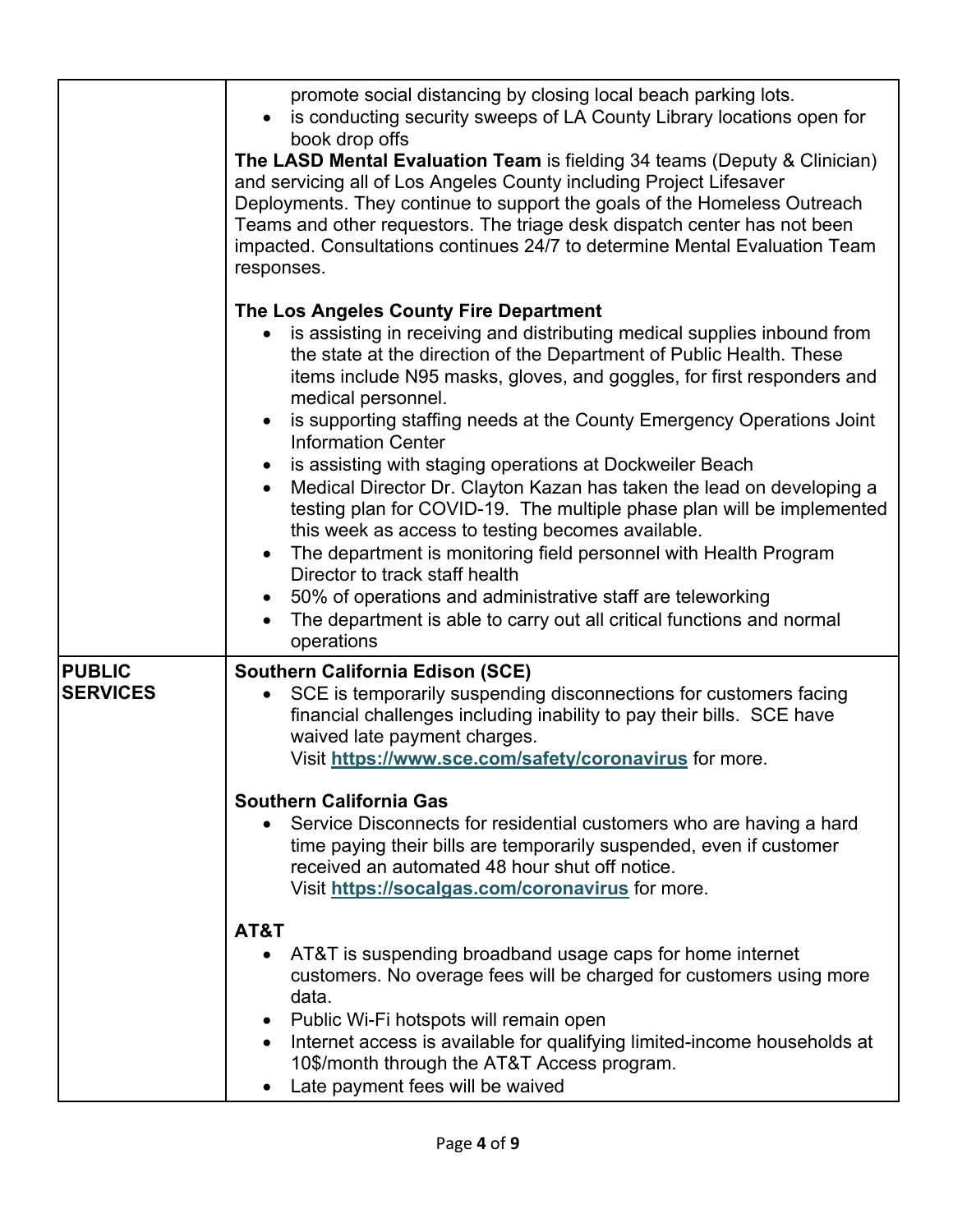|                                                           | Service will not be terminated for any wireless, home phone or<br>broadband residential or small business customers due to inability to<br>pay their bills.                                                                                                                                                                                                                                                                                                                                                                                                                                                                                                                 |
|-----------------------------------------------------------|-----------------------------------------------------------------------------------------------------------------------------------------------------------------------------------------------------------------------------------------------------------------------------------------------------------------------------------------------------------------------------------------------------------------------------------------------------------------------------------------------------------------------------------------------------------------------------------------------------------------------------------------------------------------------------|
| <b>Continuity Of</b><br><b>Operation Plans:</b><br>(COOP) | Continuity of Operations Plans ensure the County of Los Angeles continues<br>to support the residents of this county during any type of disaster response.<br>Below is a list of County Departments and their status as it pertains to the<br>COVID-19 local health emergency:                                                                                                                                                                                                                                                                                                                                                                                              |
|                                                           | Agriculture/Weights and Measures: This County office has not provided an<br>update to the Continuity of Operations Plans. For more information visit<br>https://acwm.lacounty.gov                                                                                                                                                                                                                                                                                                                                                                                                                                                                                           |
|                                                           | <b>Alternate Public Defender:</b> This County office has not provided an update to<br>the Continuity of Operations Plans. For more information please visit<br>https://apd.lacounty.gov/                                                                                                                                                                                                                                                                                                                                                                                                                                                                                    |
|                                                           | Animal Care and Control: Animal Care Centers are operating by appointment<br>to accommodate request for animal placement and redemptions by owners.<br>Visit https://animalcare.lacounty.gov/ for more.                                                                                                                                                                                                                                                                                                                                                                                                                                                                     |
|                                                           | Assessor: Offices of the Assessor will continue to be closed to the public. The<br>office is increasing telework capabilities. In office staff continue to address<br>public inquiries via email or phone. Questions about tax payments or bills are<br>directed to the Treasurer and Tax Collector. For more information visit<br>https://assessor.lacounty.gov/                                                                                                                                                                                                                                                                                                           |
|                                                           | <b>Auditor-Controller:</b> 208 out of 558 staff are available to work as DSW's. The<br>A-C has already deployed 6 staff to CEOC to serve in an alternate capacity.<br>The department is experiencing facilities issues with our VOIP system which is<br>impacting all of our staff in the Hall of Administration and Hall of Records.                                                                                                                                                                                                                                                                                                                                       |
|                                                           | Beaches and Harbors: The public parking lots at Nicholas Canyon Zuma,<br>Point Dume, Malibu Surfrider, Dan Blocker, Topanga, Will Rogers, and Venice<br>beaches are closed. All Playground areas including those at White Point,<br>Mother's Beach, and Yvonne Brathwaite Burke Park in Marina del Rey are also<br>closed to the public. Several beach restrooms are closed (per normal winter<br>operating conditions). Staff at recreation sites and beach locations have been<br>advised to practice social distancing and maintain sanitation protocols already<br>in place. Please contact the Department by calling (424)526-7777 or<br>emailing info@bh.lacounty.gov |
|                                                           | <b>Board of Supervisors: Rapid deployment of equipment and training is</b><br>underway providing enabled eligible staff to work from home. Telephone<br>lines from various Board field offices and HQ offices have been forwarded to<br>assigned staff. A socially distanced management meeting with call-in option<br>was held in the Board room for managers covering public facing services, time<br>sensitive services staggering of staff schedules, essential and non-essential                                                                                                                                                                                       |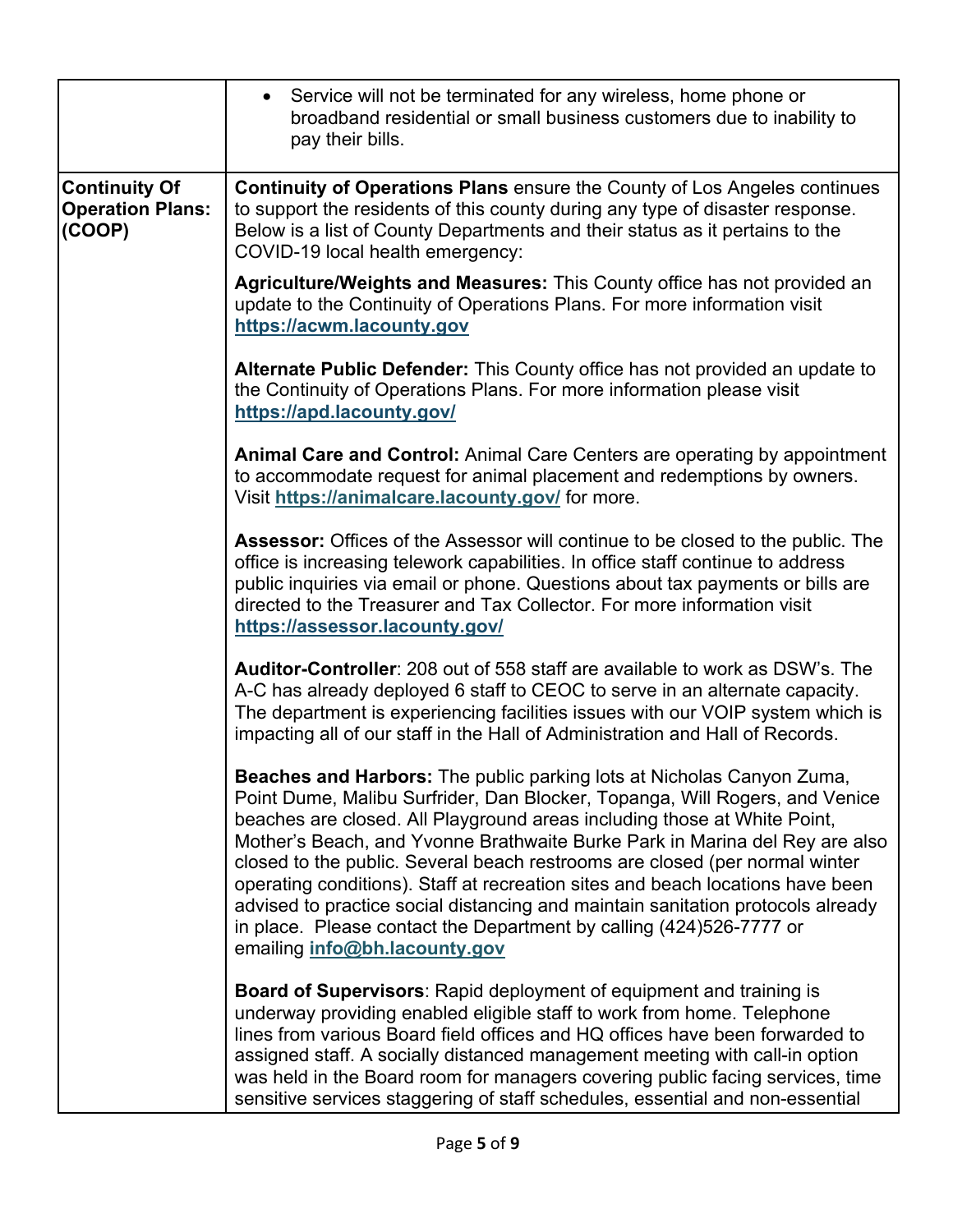staff, high risk employees, leaves, and telework options. For more information please visit **https://bos.lacounty.gov/**

**Chief Executive Office:** Departmental operations are normal. Logistics currently processing CEOC resource request for Classification SME opinion for homeless sheltering staffing. Completed request for DHR-DOC for CEOC staffing and SME opinion on position level for quarantine site manager. The CEO sent out message to County employees reminding them about the new "Safer at Home" Order. For more information visit **https://ceo.lacounty.gov/**

**Child Support Services:** The department is currently offering a new teleworking option to its employees beginning today. For more information call (866) 901-3212 or visit **https://cssd.lacounty.gov/**

**Children and Family Services:** DCFS is continuing to monitor the situation and continue the implementation of teleworking program that currently has over 50% of staff participating. If you are a parent, youth, caregiver or service provider involved with DCFS and have any questions about this, we encourage you to email us at **COVID19Info@dcfs.lacounty.gov.**

**Consumer and Business Affairs**: Continue to work with CEOC and financial administration to support response and recovery operations. For more information call (800) 593-8222.

**District Attorney:** The implementation of teleworking and alternate work schedules have been completed department-wide in support of social distancing in an effort to prevent the spread of the COVID-19. For more visit **https://da.lacounty.gov/**

**Health Services:** Encouraging facilities to work with the state to flex the number of ICU beds allowable within facilities. The EMS Agency continues to monitor the number of available beds throughout the CA. Working to consolidate resource requests across the health care sector. There is a widespread shortages of PPE supplies, hand sanitizer, and disinfectant wipes within OA. EMS has depleted all PPE supplies available to fill resource requests within the CA and is awaiting the arrival of additional supplies. Fully shifted the coordination of filling its resource request to the warehouse to provide a single location for supply distribution. Clinic visits, medical procedures, surgeries, radiology and laboratory testing are being deferred or rescheduled to the extent that is can be safely done for a given patient. For questions, please call (844) 804-0055.

**Human Resources:** The department issued Telework & Leave Code Timecard Coding, and Disaster Service Worker memos & various DHR guidance updates. Telework Survey was issued to staff. The department posted Absence Management System guidance on DHR website. The department is holding weekly meetings and daily updates of FAQS on the CCVID-19 website. DHR activated COVID-19 email box to respond to inquiries within 24 hours and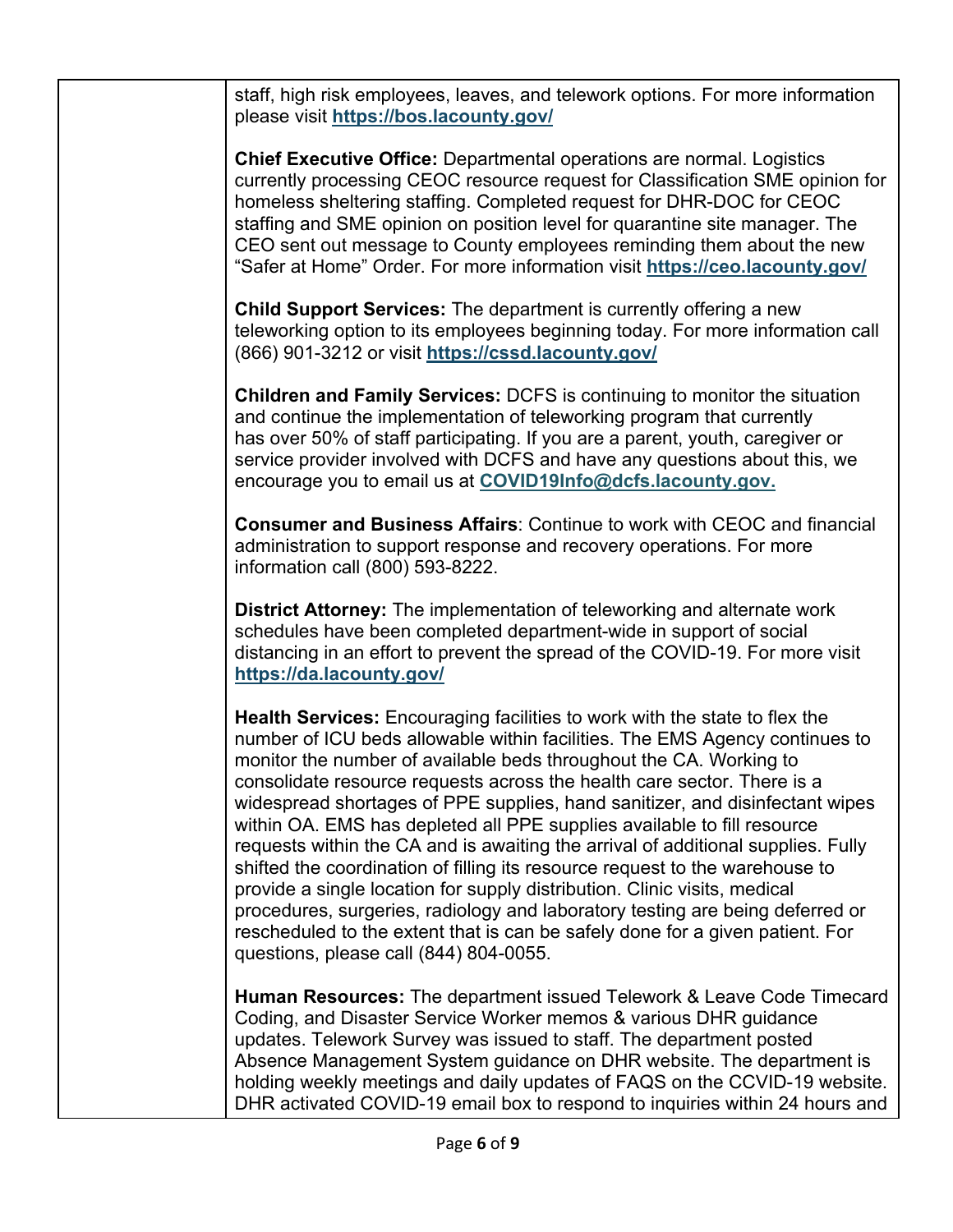has received 52 requests as of March 22, 2020. DHR is managing staff deployment requests from EOC. For more information please visit **https://hr.lacounty.gov/contact-us/**

**Internal Services:** Continue to work with CEOC to support logistics operations. For more information please visit **https://isd.lacounty.gov/**

**Medical Examiner-Coroner:** Currently obtaining additional refrigerated storage to assist with potential for increased workload. Reviewing department procedures for case handling and discussing ways to adjust work processes to handle a large influx of additional cases. For more information please visit **https://mec.lacounty.gov/2020/press-releases/coronavirus/**

**Mental Health:** The Department continues to provide essential services to our clients at this time. These services include outpatient care at our open clinics, helping patients following hospital discharge, and providing injectable medications. In consideration of the new "Safer at Home" order by the County and State, the majority of the Department staff will telework until further notice. For those core functions that require physical access to the workplace, the Department has implemented physical distancing by means of workspace changes and alternating schedules.

**Military/Veterans Affairs:** Due to the Safer at Home Order issued by the County CEO, all staff continue to telecommute. Continual monitoring and updates are provided to staff from the Board of Supervisors and the County of LA Dept. of Public Health to ensure compliance. For more please visit **https://mva.lacounty.gov/**

**Parks & Recreation:** The department continues to do its part to implement precautionary measures in response to COVID-19. In accordance with health orders, additional park areas, where social distancing cannot be maintained, will be closed effective March 21, 2020. Logistics is currently actively searching for vendors to purchase PPE and restock vital resources. Limited quantities of PPE are being issued to the field agencies for facility maintenance. Please call (626) 588-5364 or visit **https://parks.lacounty.gov/covid-19-031520/**

**Probation:** Juvenile facilities continue to have limited visitations over the weekend. Deputy Probation Officers assigned to the field operations have been redeployed to the juvenile institutions to provide coverage and assist with programming. The Sylmar courthouse, which is adjacent to Barry J. Nidorf Juvenile Hall (BJNJH) and services the juvenile population, has been temporarily closed. Court activities have been moved to Michael D. Antonovich Antelope Valley Courthouse. For more information **https://probation.lacounty.gov/**

**Public Defender:** Information Technology is working to find alternatives to face-to-face contact with clients. IT support is working with Probation to have all detained youth appear remotely. All juvenile camps have video conference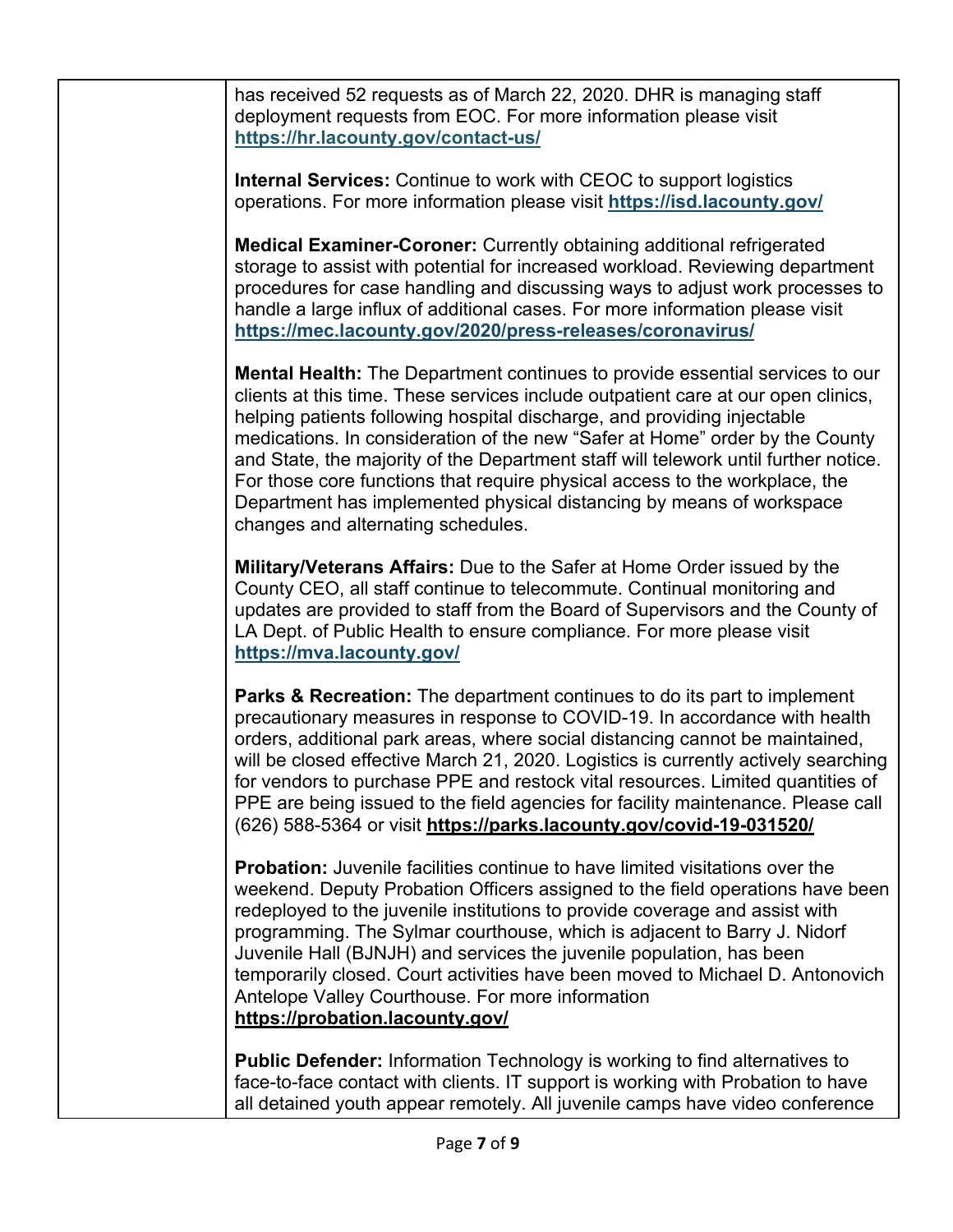capability. In adult court, the presiding judge has designated Bail Review Courts in each courthouse. For more information visit **https://pubdef.lacounty.gov/**

**Public Library:** All LA County Library facilities continues to adhere to social distancing practices as requested by DPH. For more info, please visit: **https://lacountylibrary.org/coronavirus/**

**Public Social Services:** DPSS continues to provide social services to the public while limiting the need for the participants to come to the DPSS offices, using telephone system and computer system to address and resolve benefit related issues. DPSS is updated the listed of DPSS employees who completed the American Red Cross's shelter management training and are available to volunteer as shelter workers. For more please visit **http://dpss.lacounty.gov/wps/portal/dpss**

**Public Works:** LA County Office in Calabasas will be temporarily closed. Telework and flexible schedules are in place. For more information visit **https://dpw.lacounty.gov/general/Hotline.cfm**

**Regional Planning:** DRP reports that 99% of employees are assigned to telework or on approved leave with 2 staff members assigned as DSWs to support CEOC. Most departmental essential functions are being performed without service reduction except the ability to conduct public hearings and meetings in compliance with the Brown Act. Some field inspections are not taking place if staff are required to enter a property and social distancing cannot be observed. For more visit **https://planning.lacounty.gov/**

**Registrar-Recorder/County-Clerk:** The department is in the process of identifying 3-5 DSW's to assist with the County's emergency plan. The Departmental Headquarters in Norwalk continues to operate and service the public only online and over the phone. For more information visit **https://lavote.net/**

**Treasurer-Tax Collector:** Continue to work with CEOC to support finance and recovery operations. For a list of frequently asked questions visit **https://ttc.lacounty.gov/**

**WDACS:** Continue to increase meal capacity, shifting to home-delivered meals and address overflow of clients. Working with Housing Authority on addressing meal needs for seniors. Human Relations Commission is monitoring hate-crime related reports to 211 LA County related to CCVI D-19. Workforce Team is exploring emergency delegated authority to address homeless individuals. Adult Protective Services call center is now virtual and staffed remotely. Workforce Development Aging & Community Services distributes packaged and frozen meals at 180 meal sites throughout Los Angeles County. Please call 1-800-510-2020 or visit https://wdacs.lacounty.gov/covid-19/ for more information and a map of meal site locations.